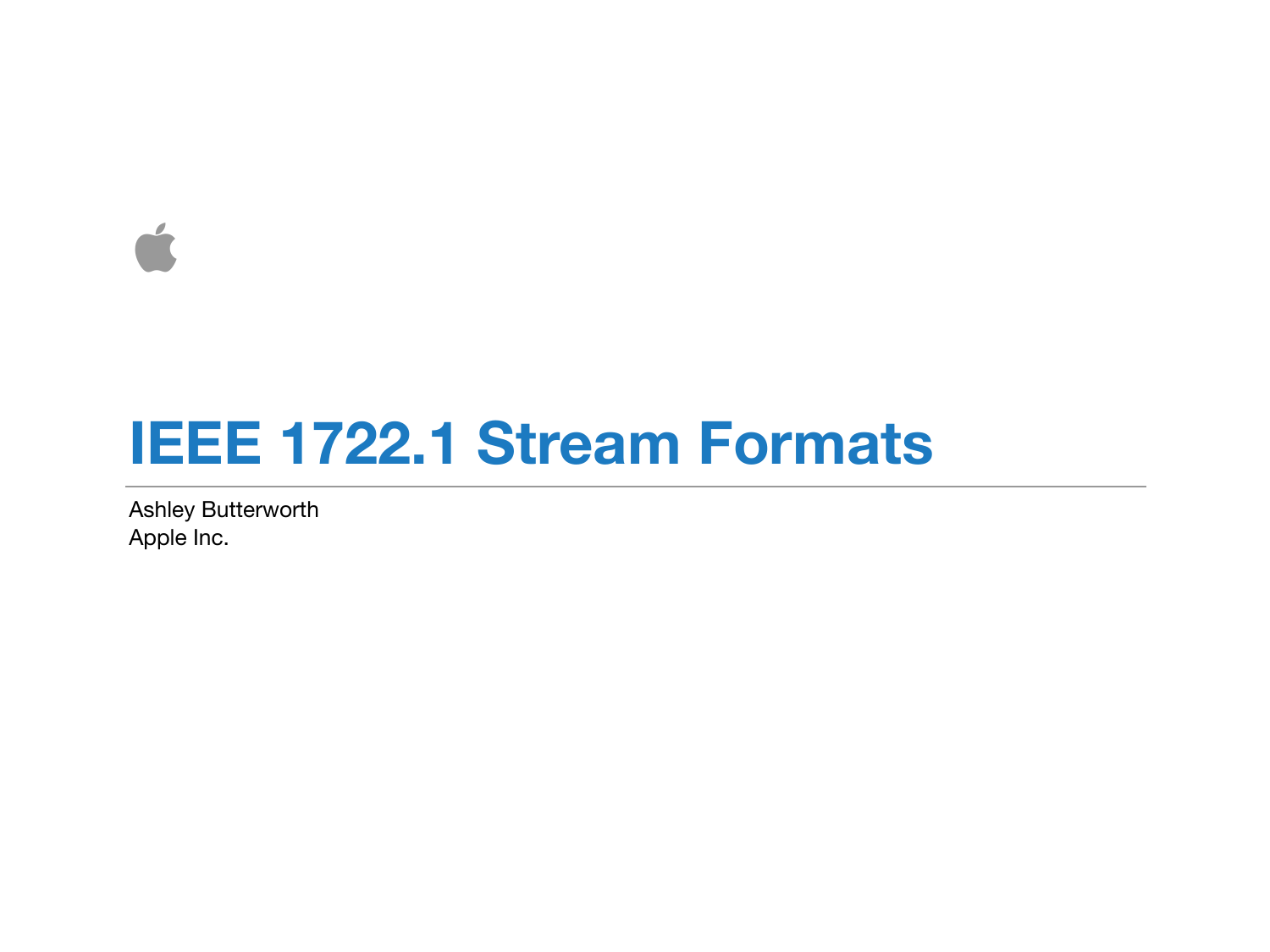# **What is a Stream Format**

- In 1722.1-2013 a Stream Format (7.3.2) is a 64-bit value which identifies the contents of a stream
- There are 2 forms, the most significant bit identifies which form
	- Standard as defined in 1722.1
	- Vendor an EUI-48 value define by the owner of the OUI/OUI-28/OUI-36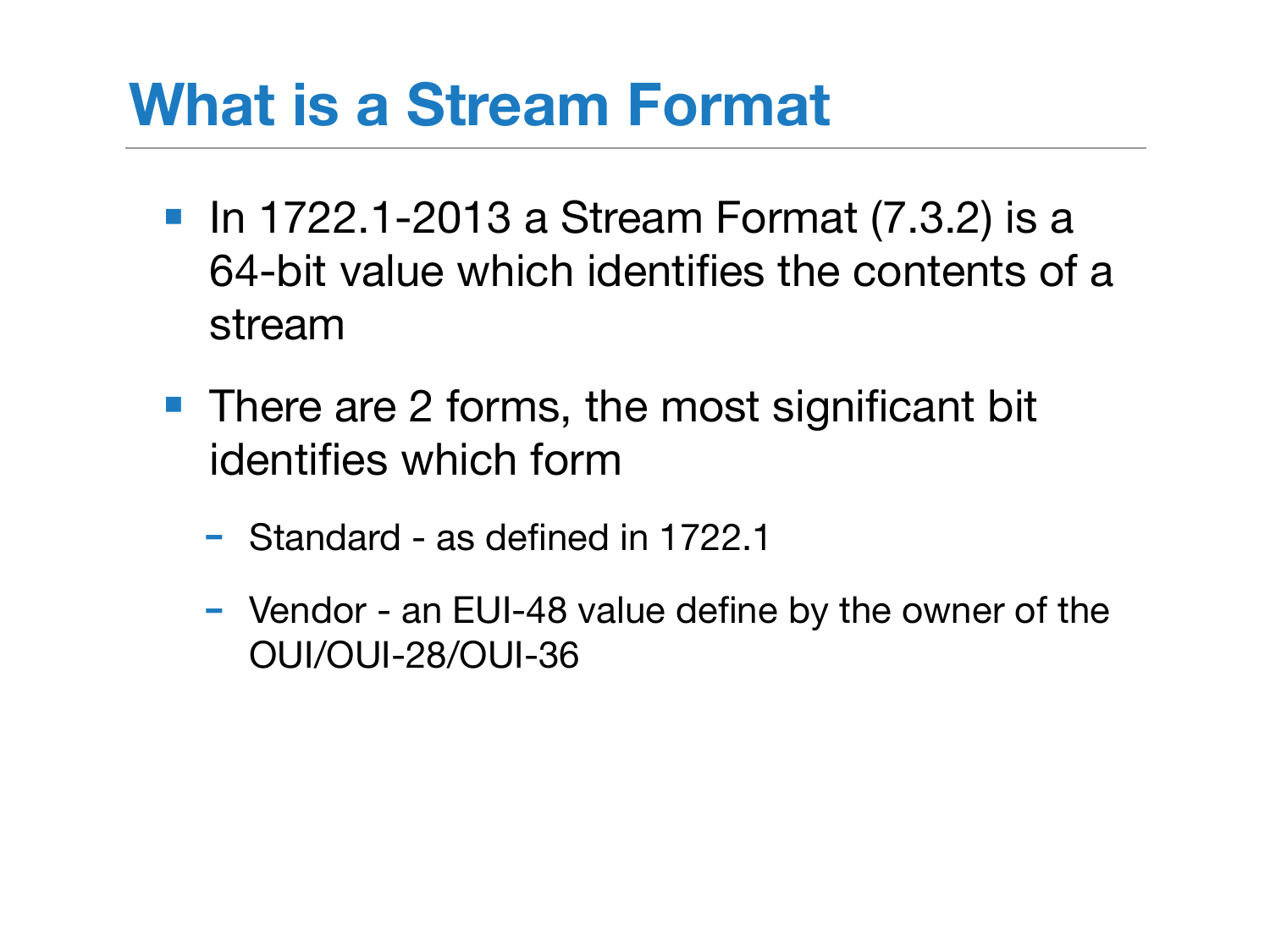# **Standard Stream Formats**



- subtype is the 7-bit IEEE 1722-2011 stream subtype
- The remaining 56 bits are defined specific to that subtype
	- See IEEE 1722.1-2013 7.3.2.1 for details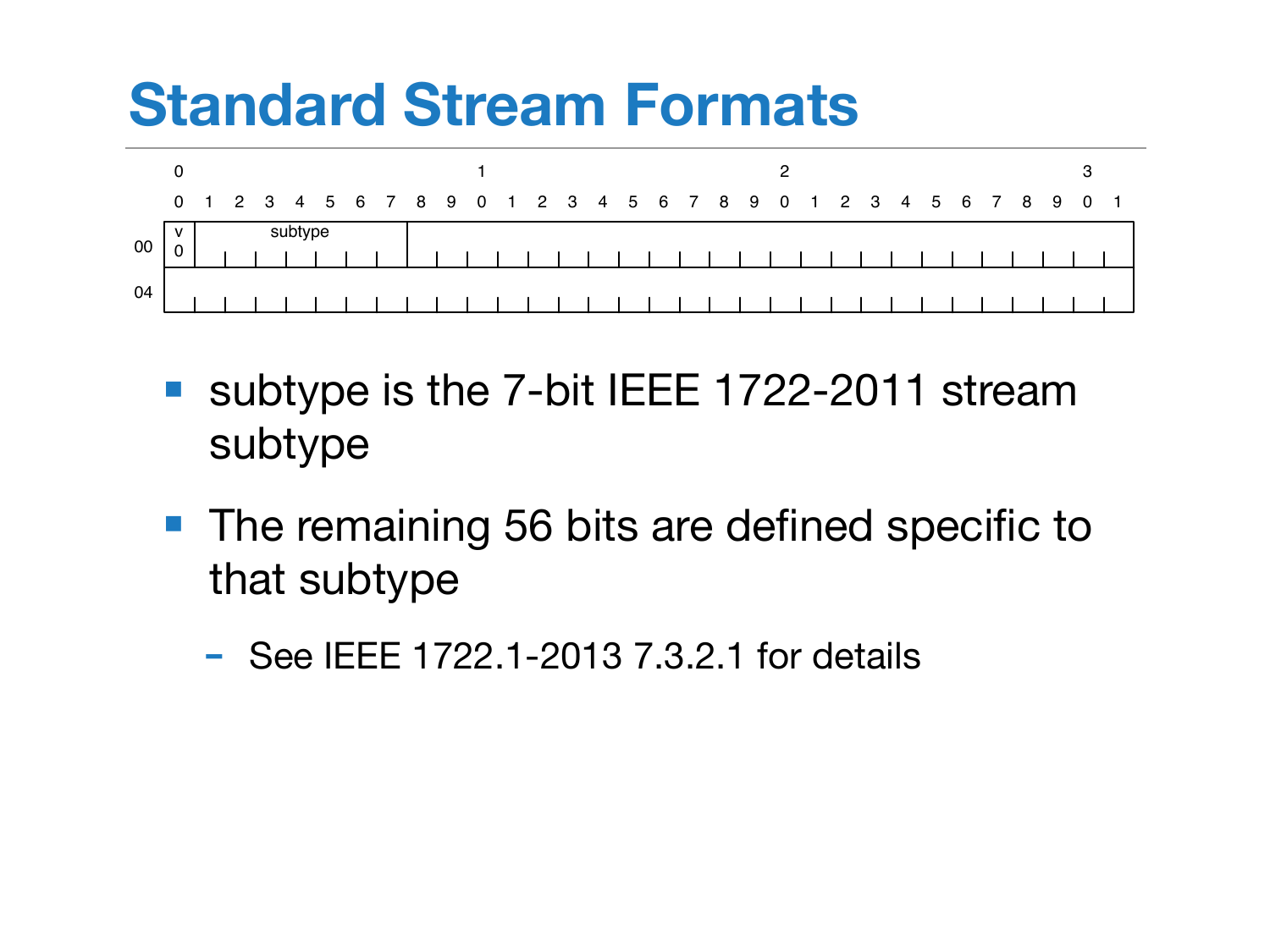#### **IEC 61883-6 AM824 Stream Format**

|        |              | $0 \quad 1$     | $\overline{2}$ |  | 4        | 56 |        |  | 8   | -9                  | $\overline{\mathbf{0}}$ |  |   | 3 4 5 |   |         | -6             |  | 8              | 9              |            |  |  | 3   | 4                               | 5 | -6 |  |  | 9 |  |  |
|--------|--------------|-----------------|----------------|--|----------|----|--------|--|-----|---------------------|-------------------------|--|---|-------|---|---------|----------------|--|----------------|----------------|------------|--|--|-----|---------------------------------|---|----|--|--|---|--|--|
| $00\,$ |              | subtype         |                |  |          |    |        |  | .st | fmt                 |                         |  |   |       |   | fdf evt |                |  |                |                | fdf sfc    |  |  | dbs |                                 |   |    |  |  |   |  |  |
|        |              |                 |                |  |          |    |        |  |     |                     |                         |  | v |       | U | 0       |                |  | $\overline{0}$ | $\overline{0}$ | $\sqrt{0}$ |  |  |     |                                 |   |    |  |  |   |  |  |
| 04     | $\mathsf{b}$ | Inb<br>reserved |                |  |          |    |        |  |     | label_iec_60958_cnt |                         |  |   |       |   |         | label_mbla_cnt |  |                |                |            |  |  |     | (label_midi_cnt  label_smptecnt |   |    |  |  |   |  |  |
|        |              |                 | U              |  | <b>U</b> |    | $01$ 0 |  |     |                     |                         |  |   |       |   |         |                |  |                |                |            |  |  |     |                                 |   |    |  |  |   |  |  |

■ Defines the contents of the AM824 stream by dbs/counts of labels and rule that 60985 events come before MBLA events, before MIDI events before SMPTE event before anything else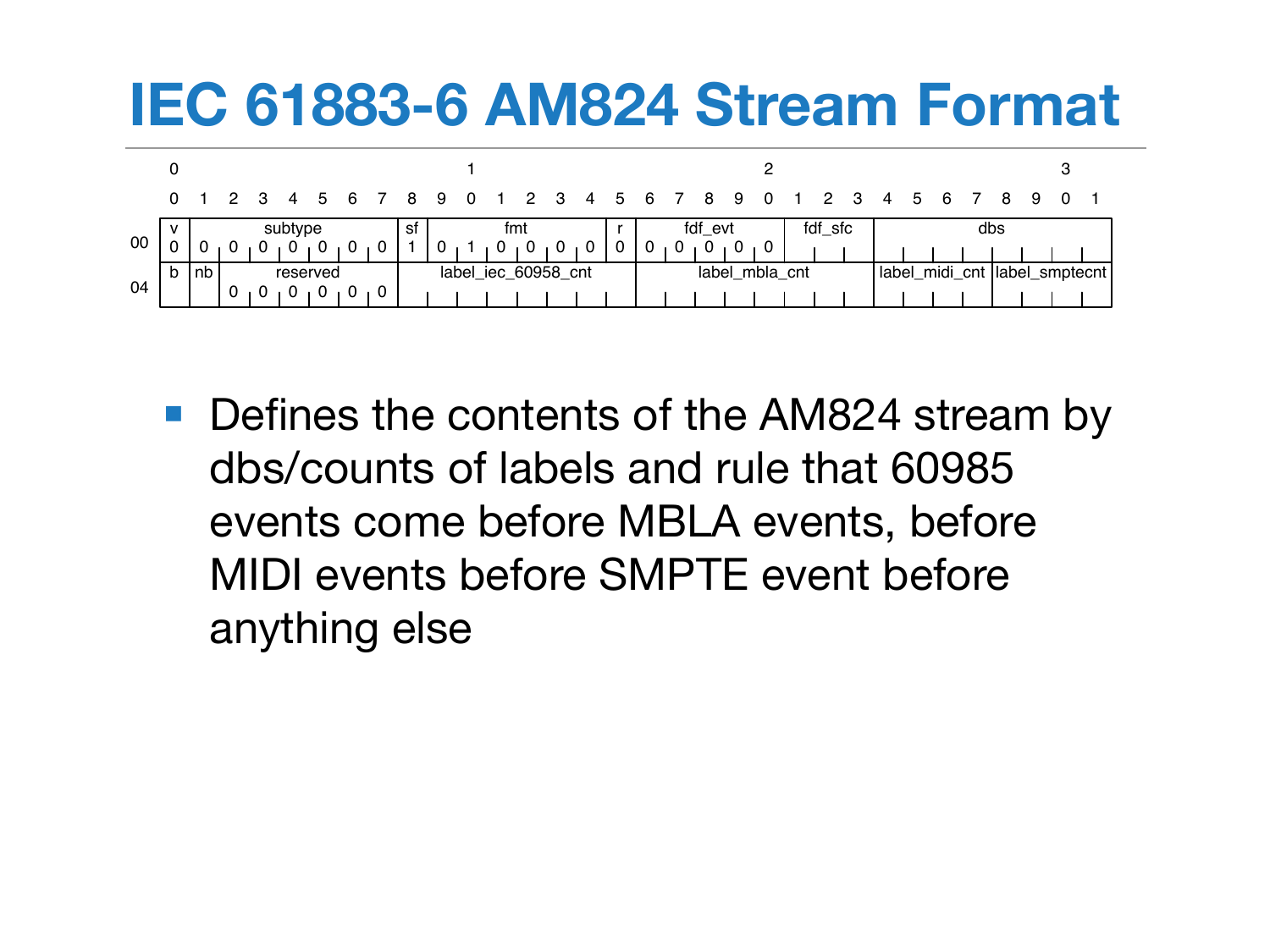## **Vendor Stream Formats**



- format eui48 is defined by the vendor however they see fit
- An AVDECC Controller which does not know how to interpret the value can still see if a Talker and Listener are compatible by comparing as a 64-bit unsigned integer